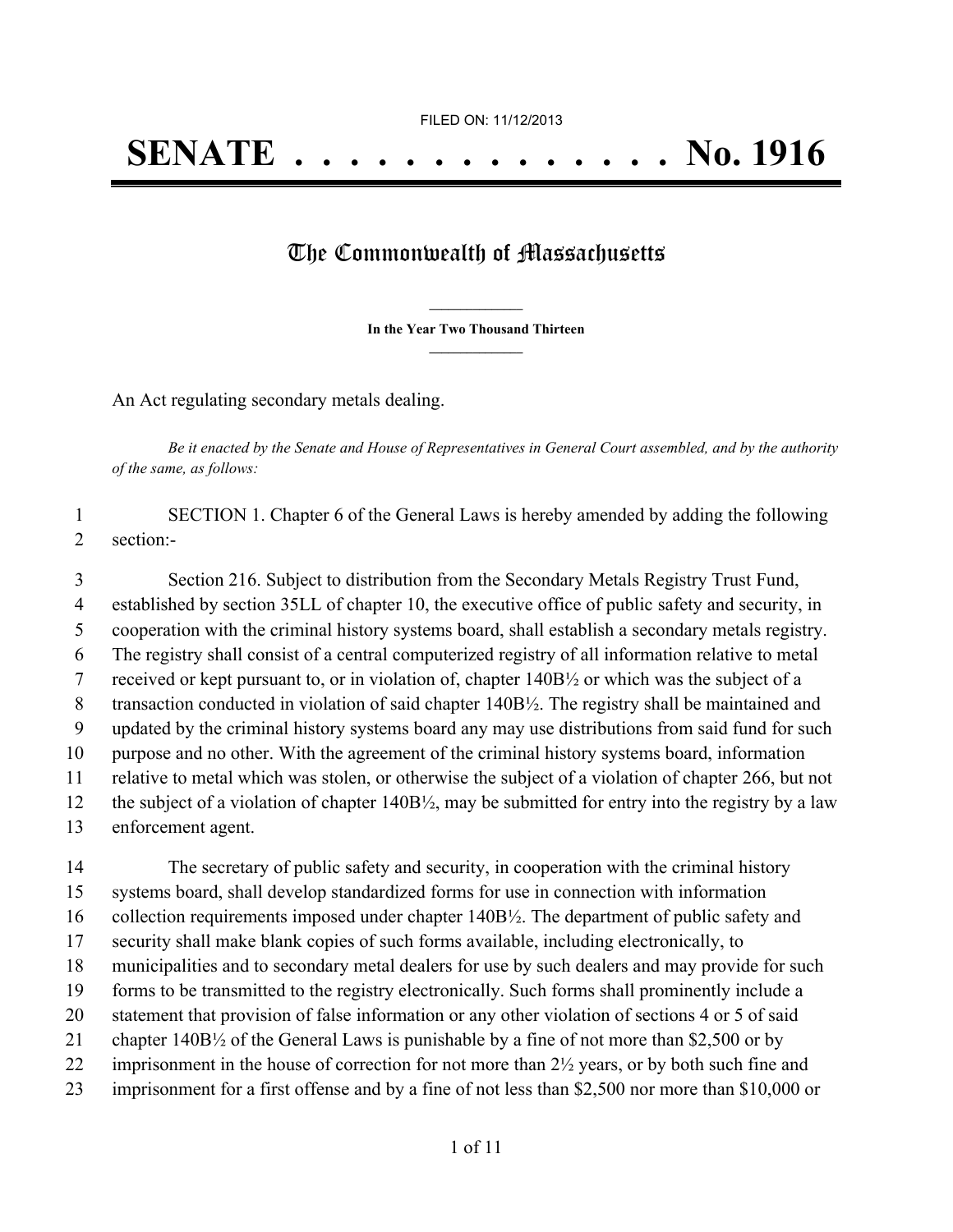by imprisonment in the house of correction for not more than 2½ years or in the state prison for

not less than 5 years, or by both such fine and imprisonment for a second or subsequent offense.

Upon a third or subsequent violation of any provision of said chapter 140B½, the license of a

- secondary metals dealer shall be void and the licensing authority shall permanently revoke such
- license.

 Said secretary shall adopt regulations, consistent with the purposes of said chapter 140B $\frac{1}{2}$ , to collect the information required to be obtained and kept by secondary metal dealers and to maintain that information in the registry for use by law enforcement agencies. Records maintained in the secondary metals registry shall be open to any law enforcement agency in the commonwealth, the United States or any other state. Information in the registry database shall not be a public record under clause Twenty-sixth of section 7 of chapter 4 or section 10 of chapter 66.

 SECTION 2. Chapter 10 of the General Laws is hereby amended by inserting after section 35SS the following section:-

 Section 35TT. There is hereby established on the books of the commonwealth a separate fund to be known as the Secondary Metals Registry Trust Fund. The fund shall consist of monies paid to the commonwealth pursuant to chapter 140B½ and any interest or investment earnings on such monies. The state treasurer, ex officio, shall be the custodian of the fund and shall receive, deposit and invest all monies transmitted to him pursuant to this section and shall credit interest and earnings to the fund. The state treasure shall distribute 50 per cent of any fine collected and 44 transferred to the fund, pursuant to said chapter 140B½, to the municipality wherein the violation of said chapter 140B½ occurred and 50 per cent to the criminal history systems board for the establishment and maintenance of the secondary metals registry established under section 216 of chapter 6, without further appropriation.

 SECTION 3. The General Laws are hereby amended by inserting after chapter 140B, the following chapter:-

## 50 CHAPTER 140B<sup>1</sup>/<sub>2</sub>

SECONDARY METAL DEALING

 Section 1. For the purposes of this chapter, the following terms shall have the following meanings unless the context clearly requires otherwise:

 "Engaging in a business", a regular occupation or constant employment; not an isolated or occasional transaction.

 "Licensing authority", the chief of police or the board or officer having control of the police in a city or town, or persons authorized by them.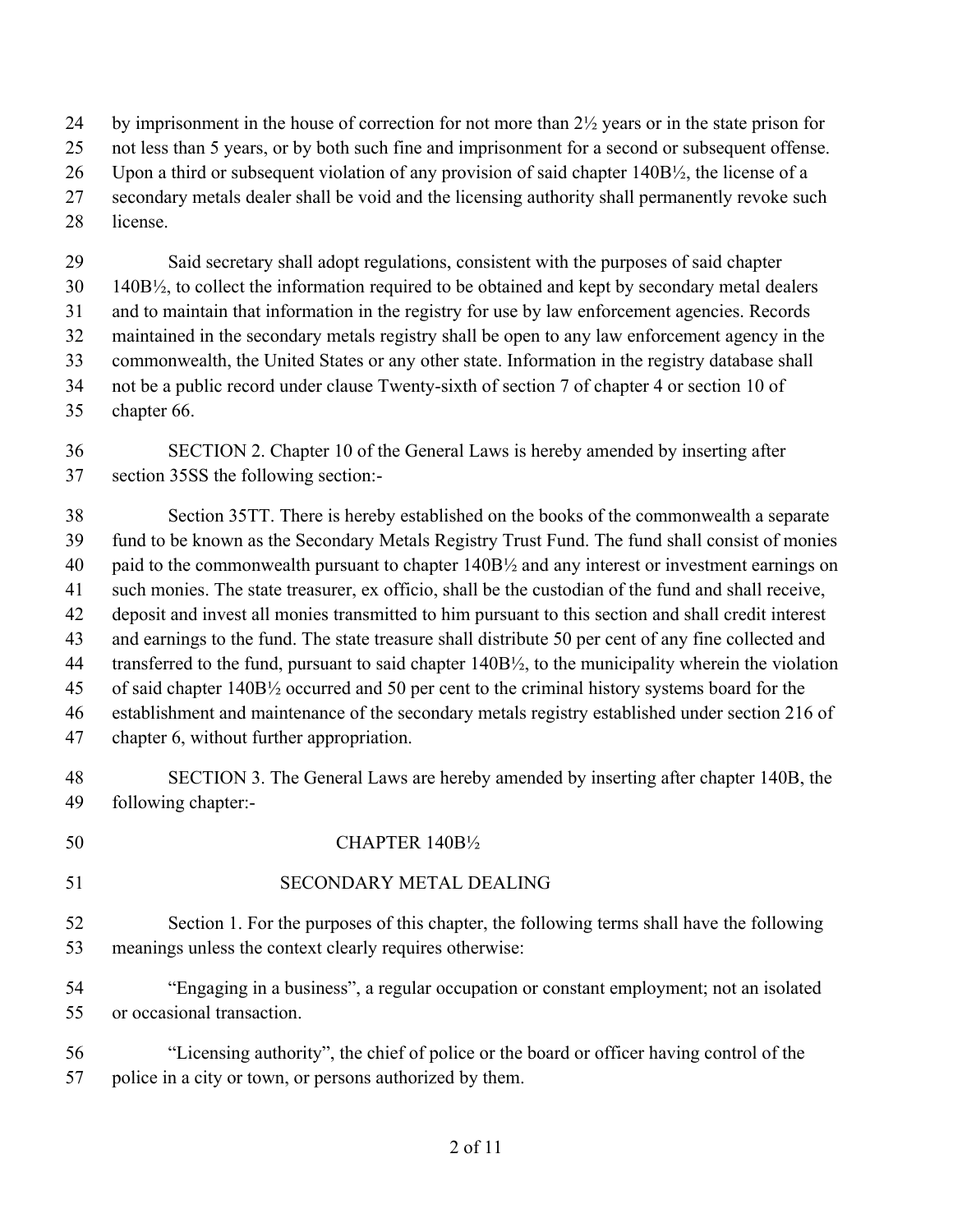"Metal" or "metal article", any substance or article consisting of metal or a metal alloy,

but excluding: (1) aluminum beverage containers if such containers have a refund value pursuant

to section 322 of chapter 94; or (2) firearms, ammunition and feeding devices, as defined by

section 121 of chapter 140.

 "Secondary metals dealer", any business, individual, corporation, association or organization engaged in secondary metals dealing for profit, whether or not licensed pursuant to section 2.

 "Secondary metals dealing", engaging in a business, from a fixed location or otherwise, of gathering or obtaining metal or metal articles that are no longer in use and the economic value thereof is based upon the metal or metal article's potential for re-use or upon the worth of the raw material of which such metal or metal article is made.

 Section 2. (a) The licensing authority in any city or town may license suitable persons to engage in secondary metal dealing within the borders of such municipality. A licensing authority may make additional rules, regulations and restrictions, not inconsistent with this chapter, which shall be expressed in all licenses issued pursuant to this section; provided, however, that such regulations shall include a requirement that a license issued pursuant to this section shall expire 1 year from the date of issue, may be renewed, and a fee of \$250 shall be assessed for the initial license, 50 per cent of which fee shall be forwarded by the collecting municipality to the state treasurer who shall deposit such monies into the Secondary Metals Registry Trust Fund, established by section 35TT of chapter 10 and \$75 shall be assessed for renewals for such licenses; and provided further, that any application for licensure or renewal shall designate a resident agent for service of process which designation may only be withdrawn, in writing, and upon designation of a new resident agent for such purpose. A license issued under section 54 or 54A of chapter 140 shall not be deemed a valid license for engaging in secondary metals dealing. Licenses issued pursuant to this section may be revoked and shall be subject to sections 202 to 205, inclusive, of said chapter 140.

 (b) A licensing authority shall enter premises used by any licensee to engage in secondary metals dealing, wherein the records required to be maintained under this chapter are stored or maintained, and inspect, in a reasonable manner, such records and inventory at least once per calendar year during regular business hours for the purpose of enforcing this chapter. If the records or inventory contain evidence of a violation of this chapter, the inspecting officer shall produce and take possession of copies of the records. But, if the licensee does not possess the means to provide copies, the inspecting officer shall arrange to obtain copies in a reasonable time and manner, those records that contain evidence of the violation and the costs for obtaining the copies shall be assessed against the owner of the records.

 (c) The licensing authority, his authorized agent or a police officer may at any time enter upon premises being used for secondary metals dealing to ascertain whether or not the operator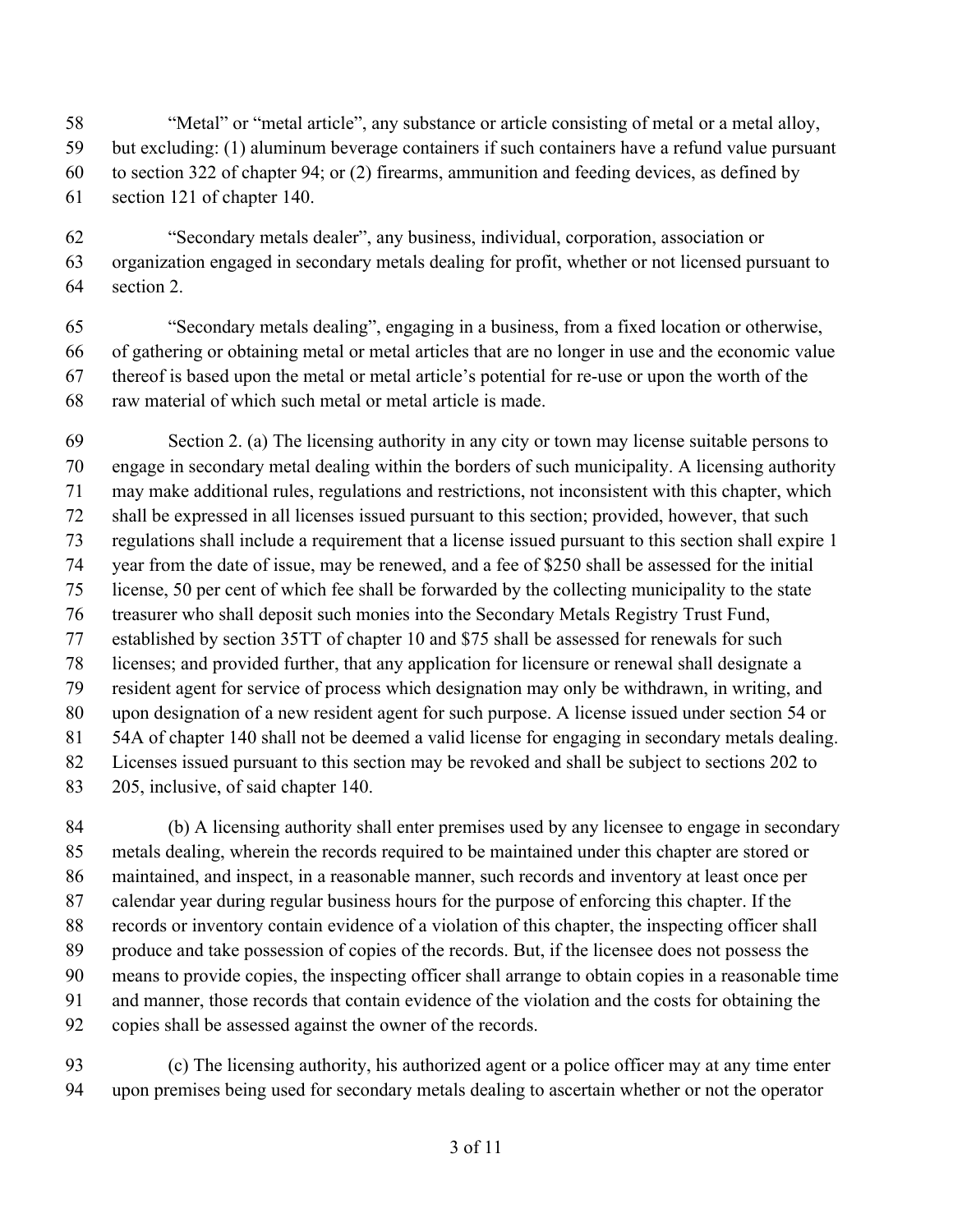thereof is validly licensed, whether such enterprise is being operated in accordance with this

- chapter and to examine all articles received or stored in or upon the premises and all books,
- records and inventory relating thereto. A secondary metals dealer shall exhibit to the licensing
- authority, his authorized agent or a police officer, upon demand, all such articles, books or
- inventory.
- (d) The department of state police and municipal police shall enforce this chapter.
- Section 3. (a) It shall be illegal to engage in secondary metals dealing without a license issued in accordance with section 2.
- (b) Whoever violates this section shall be punished, for a first offense, by a fine of not more than \$2,500 or 2½ years in the house of correction. Whoever commits a second or 105 subsequent violation of this section shall be punished by  $2\frac{1}{2}$  years in the house of correction or a 106 fine of not more than \$5,000 or by not more than 5 years in state prison and a fine of not more 107 than \$5,000, or by both such fine and imprisonment.
- Section 4. (a) Whoever engages in secondary metals dealing shall keep, for each transaction, the following records together in a book, register or electronic archive for 2 years:
- (1) a legible statement to be recorded in a book or register, and signed by the person from whom the metal is received, stating such person's name, current address and date and place of birth and a statement from such person providing when, where and from whom such person obtained that metal;
- (2) a photocopy of a government issued identification card, issued to the person from whom the metal is received; provided, however, that if a photograph of such person does not appear on the identification card, a photo of the person's face shall be taken and retained;
- (3) a photograph and a record of the weight of each individual metal article with a fair market value in excess of \$250, unless such article bears an identifying number or mark imprinted or embossed on such article during the manufacturing process and unique to such object or to the object from which the metal was taken including, but not limited to, a vehicle identification number; provided, however, that any photograph depicting more than 1 such article shall be sufficiently clear so as to distinguish each article from any other article in the photograph; provided further, that if a unique identifying number or mark is imprinted or embossed on an article, that number or mark shall be recorded and neither a photograph nor the recorded weight of such article shall be required unless the article is gold, silver or platinum with a fair market value over \$250 in the condition in which it was received, in which case such article shall be photographed notwithstanding any such unique number or mark thereon;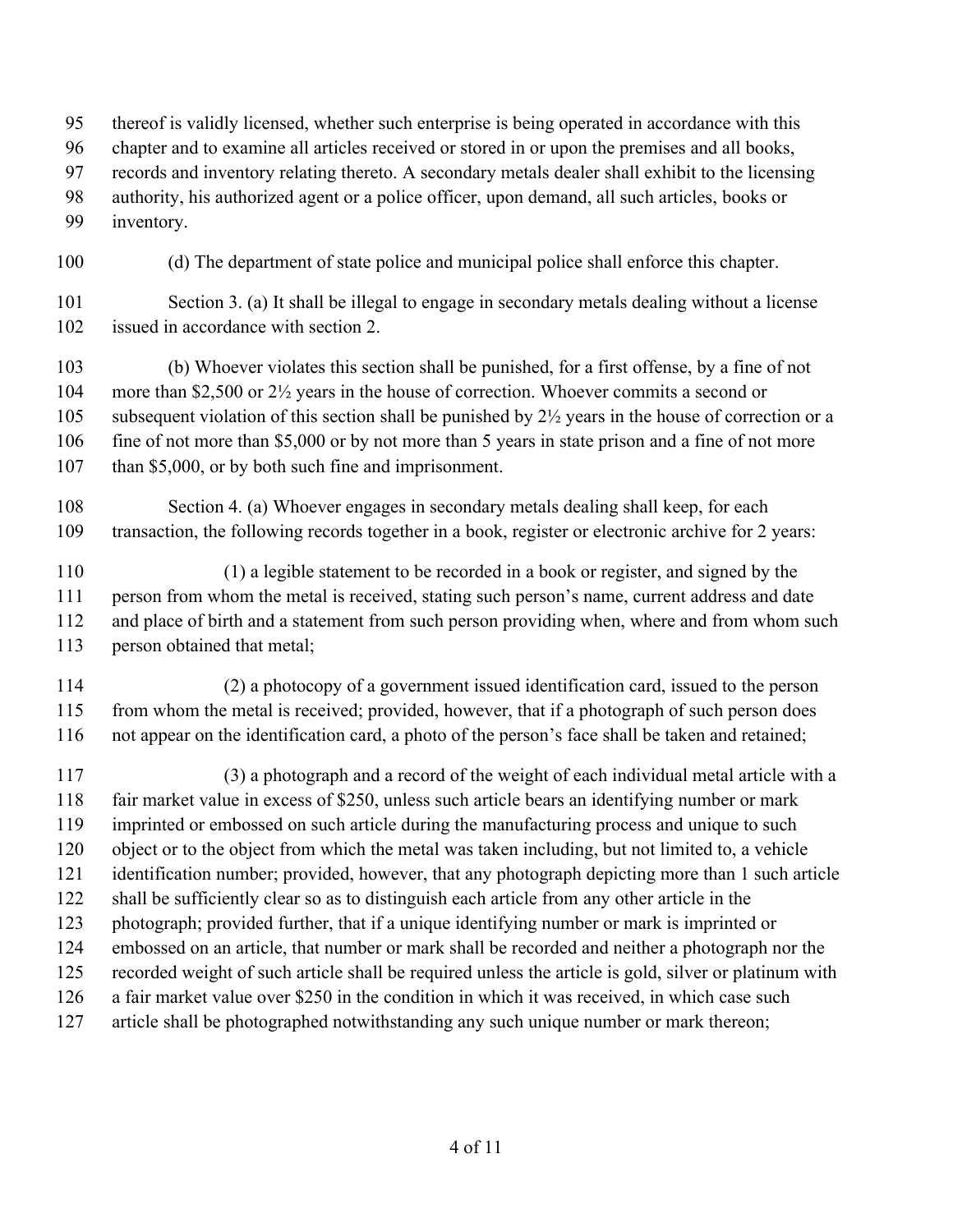- (4) forward, not later than 48 hours from the time of receipt, the information 129 required under clauses (1) to (3), inclusive, to the criminal history systems board on forms provided by said board or by the municipality in which the metal is received; and
- (5) at the request of the licensing authority, retain any metal or metal article received for 3 days following the postmark on, or the date of electronic transmission of, the information sent to the criminal history systems board as required under clauses (1) to (3), inclusive, and preserve such metal or article during such 3 days in the exact form in which it was received, without processing, tearing down, shredding, crushing, cutting, recycling, compacting,
- melting or otherwise alteration thereof.
- 
- (b) It shall be illegal to engage in secondary metals dealing and to:
- (1) knowingly, and with the intent to profit economically thereby, accept a false name, address, date of birth or proof of identification or a false source from which metal or metal articles were obtained from any person seeking to exchange metal or metal articles for money or 141 some other thing of value, with the intent to profit economically thereby;
- (2) refuse the licensing authority, his authorized agent or a police officer entry onto the premises used for secondary metals dealing, fail to exhibit to the licensing authority, his authorized agent or a police officer, upon demand, all articles, books or inventory, or willfully hinder, obstruct or prevent the licensing authority, his authorized agent or a police officer from entering such premises for the purpose of conducting an examination of records or inventory or 147 the validity of any license purportedly issued pursuant to section 2;
- (3) receive, with the intent to profit economically thereby, any street sign, manhole cover, beer keg, propane container for fueling forklifts, street light, guard rail, water meter cover, railroad track, railroad spike, funeral or memorial marker, any metal item bearing the mark of any government entity, utility company or brewer, or copper wire, the insulation around which such dealer knew, or reasonably should have known, had been burned or stripped away; provided, however, that the manufacturer or authorized distributor of these metal articles shall be exempt from this clause if such manufacturer or distributor refills, reuses or recycles such articles of its own manufacture or that it distributes; or
- (4) receive, with the intent to profit economically thereby, any motor vehicle or trailer, or part thereof, which such dealer knew, or reasonably should have known, that the identifying number or mark thereon had been removed, defaced, altered, destroyed or obliterated.
- (c) It shall be illegal to knowingly provide a false name, address, date of birth or proof of identification, or a false source from which metal or metal articles were obtained to a secondary metals dealer, with the intent to exchange metal or metal articles for money or some other thing of value.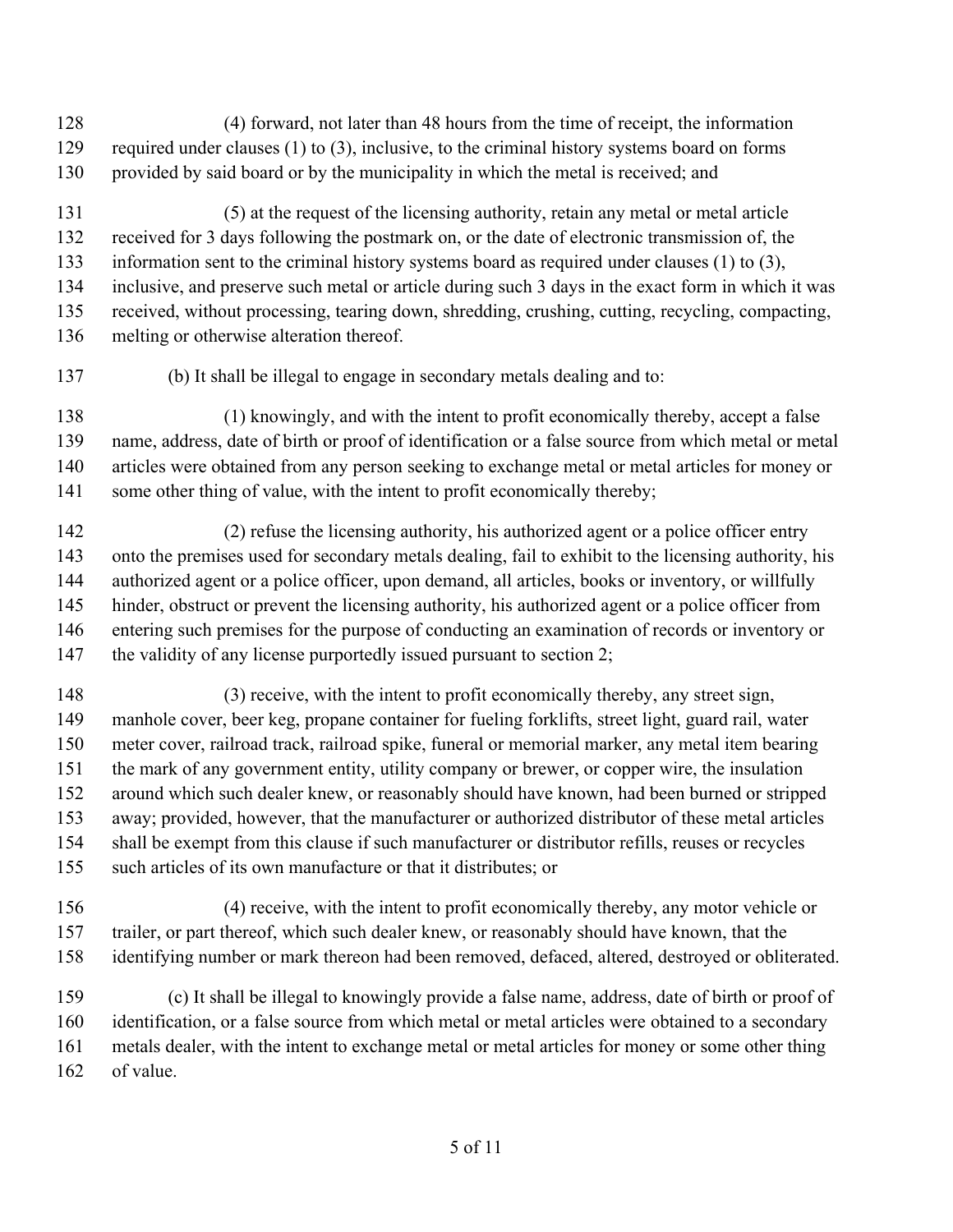(d) Whoever violates any provision of this section shall be punished, for a first offense, by a fine of not more than \$2,500 or by imprisonment in the house of correction for not more than 2½ years, or by both such fine and imprisonment. Whoever commits a second or subsequent violation of this section shall be punished by a fine of not less than \$2,500 nor more than 167 \$10,000 or by imprisonment in the house of correction for not more than 2½ years or in the state

prison for not less than 5 years, or by both such fine and imprisonment.

 (e) Upon a third or subsequent violation of this chapter, the license of a secondary metals dealer shall be void and the licensing authority shall permanently revoke such license and such license revocation may be imposed in addition to any criminal penalties imposed as a result of a violation of this chapter.

 (f) Whoever engages in secondary metals dealing may knowingly violate this chapter for the purpose of reporting the transaction and turning over all relative records and metal materials to the local licensing authority provided that they in no way profit from the transaction.

176 Section 5. Notwithstanding any general or special law to the contrary, 100 per cent of the fines imposed pursuant to a violation of this chapter shall be transferred by the court to the state treasurer for deposit into the Secondary Metals Registry Trust Fund, established under section 35TT of chapter 10.

 Section 6. Any premises used for secondary metals dealing and operated in violation of this chapter shall be deemed a nuisance and the licensing authority, the state police or local police department of the municipality in which such premises are located, the applicable district attorney or the attorney general may make application to the superior court in the county wherein the secondary metals dealing operation is established or maintained for an injunction to abate such nuisance.

Section 7. (a) The following property shall be subject to forfeiture:

 (1) all metal or metal articles which have been received, maintained, transferred or altered or in any manner obtained or kept in violation of this chapter;

 (2) all materials, products and equipment of any kind used, or intended for use, in processing, transporting, purchasing, exchanging or recycling metals or metal articles in violation of this chapter;

- (3) all conveyances used, or intended for use, to transport, conceal or otherwise facilitate the processing, transporting, purchasing, exchanging or recycling of metals or metal articles in violation of this chapter;
- (4) all money, negotiable instruments, securities or other things of value furnished, or intended to be furnished, by any person in exchange for metal or metal articles in violation of this chapter, all proceeds traceable to such an exchange, including real estate and any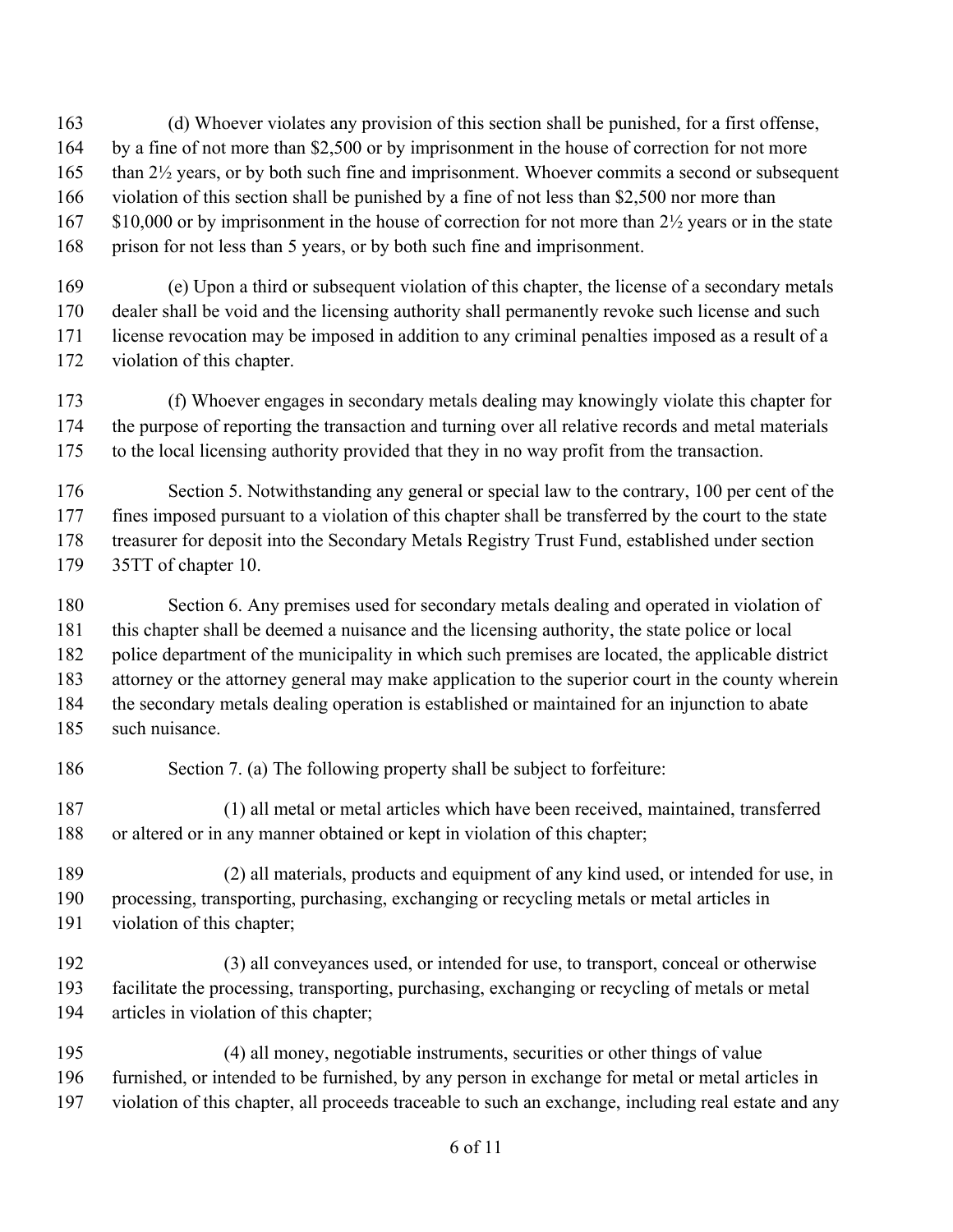other thing of value, and all moneys, negotiable instruments and securities used, or intended to be used, to facilitate any violation of this chapter;

 (5) all real property, including any right, title and interest in the whole of any lot or tract of land and any appurtenances or improvements thereto, which is used in any manner or part, to commit or to facilitate the commission of a violation of this chapter; and

 (6) all property which is used, or intended for use, as a container for property described in clauses (1) or (2).

 (b) No forfeiture under this section shall extinguish a perfected security interest held by a creditor in a conveyance or in any real property at the time of the filing of the forfeiture action.

 (c) Property subject to forfeiture under subsection (a) shall, upon motion of the petitioner, be declared forfeit by any court having jurisdiction over such property or having final jurisdiction over any related criminal proceeding brought under this chapter.

 (d) The court shall order forfeiture of all conveyances and of all real property subject to subsection (a), except as follows:

 (1) no conveyance used by any person as a common carrier in the transaction of business as a common carrier shall be forfeited unless it shall appear that the owner or other person in charge of such conveyance was a consenting party to, or privy to, a violation of this chapter;

 (2) no conveyance shall be forfeited by reason of any act or omission established by the owner thereof to have been committed or omitted by any person other than such owner while such conveyance was unlawfully in the possession of a person other than the owner in violation of the criminal laws of the United States, of the commonwealth or of any other state; and

 (3) no conveyance or real property shall be subject to forfeiture unless the owner thereof knew, or should have known, that such conveyance or real property was used in and for the business of secondary metals dealing in violation of this chapter. Proof that the conveyance or real property was used to facilitate a violation of this chapter on 3 or more different dates shall be prima facie evidence that the conveyance or real property was used in and for the business of unlawful secondary metals dealing.

 (e) (1) The attorney general, a district attorney or a municipality may petition the superior court in the name of the commonwealth or, in the case of a municipality, in such municipality's name, in the nature of a proceeding in rem to order forfeiture of property subject to forfeiture under subsection (a). Such petition shall be filed in the court having jurisdiction over such property or having final jurisdiction over any related criminal proceeding brought under this chapter. If the property is claimed by any person, other than the commonwealth, the plaintiff in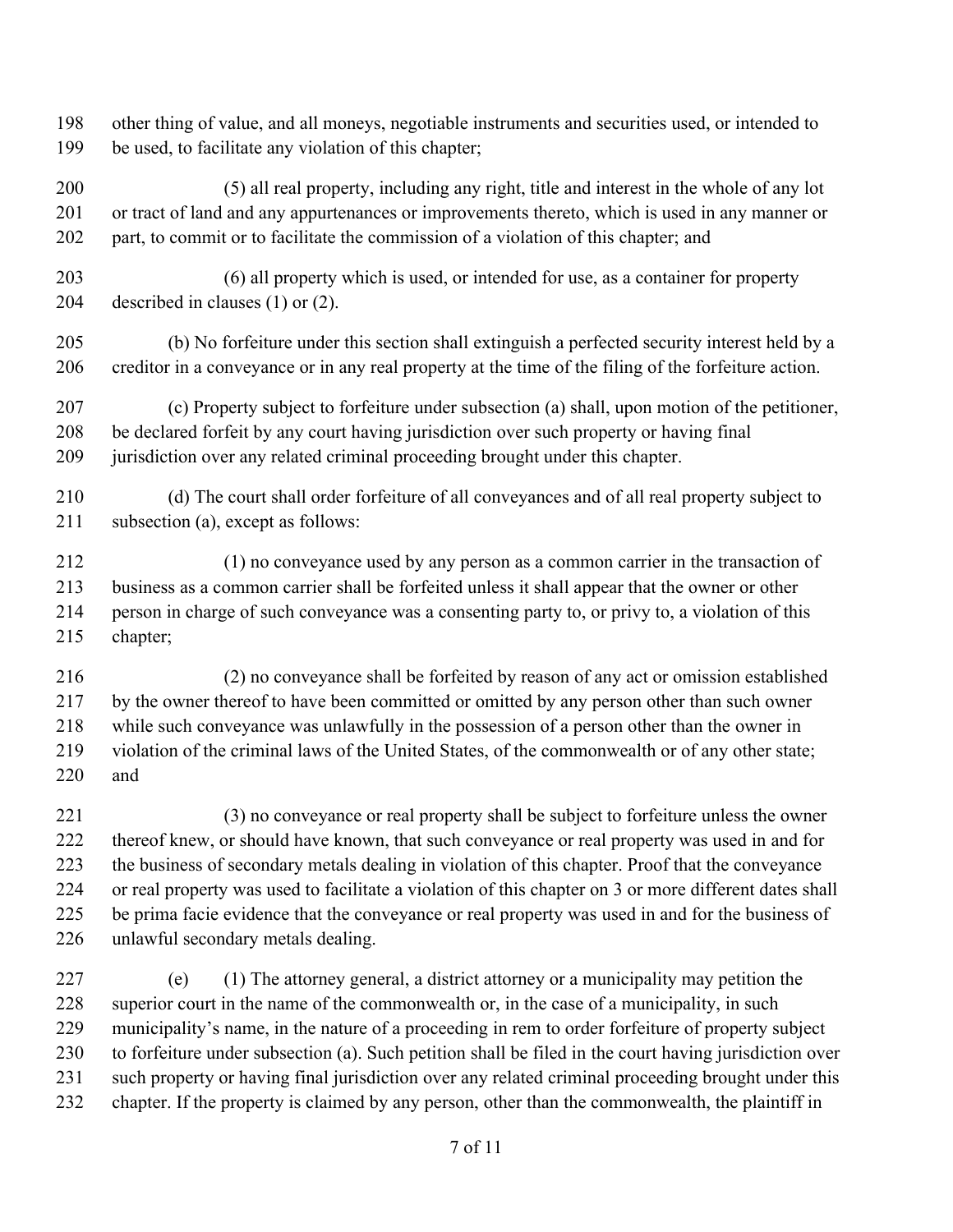all such suits shall have the burden of proving to the court the existence of probable cause to institute the action and any such claimant shall then have the burden of proving that the property is not forfeitable pursuant to subsection (a). The owner of such property, or other person claiming thereunder, shall have the burden of proof as to the exceptions set forth in subsections 237 (d) and (i). The court shall order the forfeiture petitioner to give notice, by certified or registered mail, to the owner of the property which is the subject of the forfeiture proceeding and to such other persons as appear to have an interest therein and the court shall promptly, but not less than 2 weeks after notice, hold a hearing on the petition. Upon the motion of the owner of such property, the court may continue the hearing on the petition pending the outcome of any criminal trial related to the violation of this chapter. At such hearing, the court shall hear evidence and make conclusions of law and shall thereupon issue a final order from which the parties shall have a right of appeal. In all such suits in which a final order results in an order of forfeiture, the final order shall provide for disposition of such property by the commonwealth, or any subdivision thereof, in any manner not prohibited by law, including official use by authorized law enforcement or other public agency, sale at public auction or by competitive bidding. The proceeds of any such sale shall be used to pay the reasonable expenses of the forfeiture proceedings, seizure, storage, maintenance of custody, advertising and notice and the balance thereof shall be distributed as provided in subparagraph (2).

 (2) The final order of the court shall provide that moneys and the proceeds of any sale conducted pursuant to subparagraph (1) shall be distributed equally among the prosecuting district attorney or attorney general, the municipal or state police department involved in the seizure and the municipality in which such property is located. If more than 1 police department was substantially involved in the seizure, the court having jurisdiction over the forfeiture proceeding shall equitably divide, among each of the departments involved, the 1/3 share of the money and proceeds of such sale that would be distributed as if a single department was involved in the seizure.

 (3) There shall be established, within the office of the state treasurer, separate special law enforcement trust funds for each district attorney and for the attorney general. All 261 such monies and proceeds received by the attorney general or any prosecuting district attorney pursuant to this subsection shall be deposited into such a trust fund and may be expended without further appropriation to defray the costs of protracted investigations, to provide additional technical equipment or expertise, to provide matching funds to obtain federal grants, or such other law enforcement purposes as the attorney general or such district attorney deems appropriate.

 All such moneys and proceeds received by any police department pursuant to this subsection shall be deposited into a special law enforcement trust fund and may be expended without further appropriation to defray the costs of protracted investigations, to provide additional technical equipment or expertise, to provide matching funds to obtain federal grants, or to accomplish such other law enforcement purposes as the colonel of state police or applicable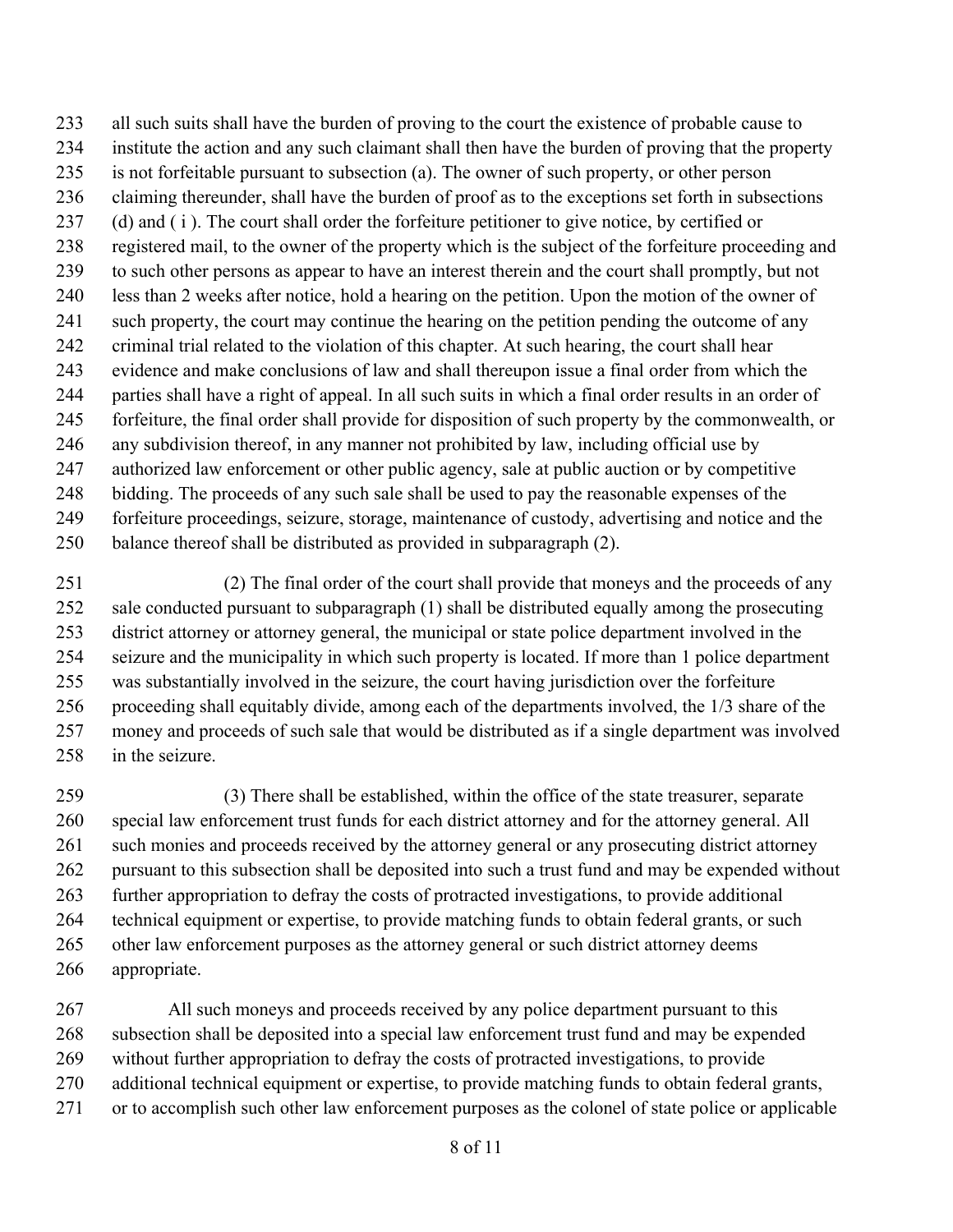chief of police deems appropriate, but such funds shall not be considered a source of revenue to meet the operating needs of such department.

 (f) Any officer, department, or municipality having custody of any property subject to forfeiture under this chapter or having disposed of such property shall keep and maintain full and complete records showing from whom it received such property, under what authority it held or received or disposed of such property, to whom it delivered such property, the date and manner of destruction or disposition of such property, and the exact kind, quantity and form of such property. The records shall be open to inspection by the attorney general and state officers charged with enforcement of this chapter. Persons making final disposition or destruction of such property under court order shall report, under oath, to the court the exact circumstances of such disposition.

 (g) (1) During the pendency of forfeiture proceedings, the court may issue, at the request of the petitioner, ex parte, any preliminary order or process as is necessary to seize or secure the property for which forfeiture is sought and to provide for its custody including, but not limited to: an order that the petitioner remove the property, if possible, and safeguard it in a secure location in a reasonable fashion; that monies be deposited in an interest-bearing escrow account; and that a substitute custodian be appointed to manage such property or a business enterprise. Property taken or detained under this section shall not be repleviable, but once seized shall be deemed to be lawfully in the custody of the petitioner pending forfeiture, subject only to the orders and decrees of the court having jurisdiction thereof. Process for seizure of such property shall issue only upon a showing of probable cause, and the application therefore and the issuance, execution, and return thereof shall be subject to chapter 276, so far as applicable.

 (2) The office of seized property management within the division of capital asset management and maintenance, established under section 47 of chapter 94C, shall preserve and manage property seized pursuant to this chapter, in a reasonable fashion, dispose of such property upon a judgment ordering forfeiture issued pursuant to this chapter and enter into contracts to preserve, manage and dispose of such property. The office of seized property management shall be funded by a portion of the proceeds of each sale of such managed property to the extent provided as payment of reasonable expenses under subsection (e).

 (h) The owner of any real property which is the principal domicile of the immediate family of the owner and which is subject to forfeiture under this section may file a petition for homestead exemption with the court having jurisdiction over such forfeiture. The court may, in its discretion, allow the petition exempting from forfeiture an amount allowed under section 1 of chapter 188. The value of the balance of such principal domicile, if any, shall be forfeited as provided in this section. Such homestead exemption may be acquired on only 1 principal domicile for the benefit of the immediate family of the owner.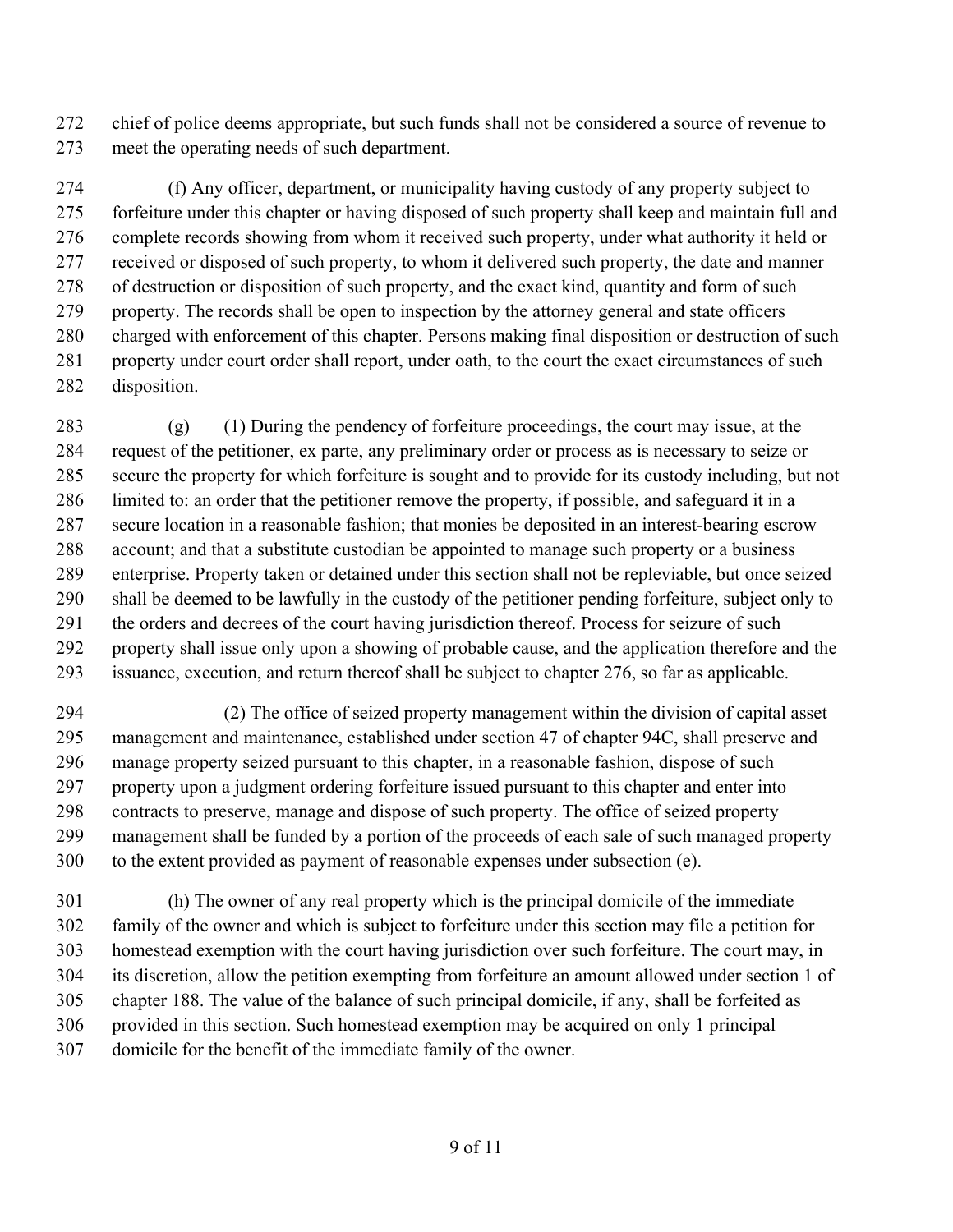(i) A forfeiture proceeding affecting the title to real property, or the use and occupation thereof, or the buildings thereon, shall not have any effect except against the parties thereto and persons having actual notice thereof, until a memorandum containing the names of the parties to such proceeding, the name of the municipality wherein the affected real property lies, and a description of such real property sufficiently accurate for identification is recorded in the registry of deeds for the county or district wherein the real property lies. At any time after a judgment on the merits, or after the discontinuance, dismissal or other final disposition is recorded by the court having jurisdiction over such matter, the clerk of such court shall issue a certificate of such judgment, discontinuance, dismissal or other final disposition and that certificate shall be recorded in the registry in which the original memorandum recorded pursuant to this section was filed.

 SECTION 4. Section 202 of said chapter 140, as appearing in the 2010 Official Edition, is hereby amended by striking out, in line 2, the words ", old metals."

 SECTION 5. Said section 202 of said chapter 140, as so appearing, is hereby further amended by inserting after the word "pawnbrokers", in line 2, the words ", secondary metals dealers".

 SECTION 6. Chapter 266 of the General Laws is hereby amended by striking out section 142A, as so appearing.

 SECTION 7. Section 70C of chapter 277 of the General Laws, as so appearing, is hereby amended by inserting after the second sentence the following sentence:- This section shall apply to a violator of chapter 140B½ once only; provided, however, that any such violator who agrees to treat such violation as a civil offense shall be assessed a fine of \$500, which fine shall not be waived; and provided further, that notwithstanding any general or special law to the contrary, 100 per cent of such fine shall be forwarded to the state treasurer for deposit into the Secondary Metals Registry Trust Fund, established under section 35PP of chapter 10.

 SECTION 8. Notwithstanding any general or special law to the contrary, the commissioner of banks shall establish a 2-year pilot program to implement a state "Massachusetts abandoned property registry", hereinafter referred to as MAP. Such registry shall require all property owners, including lenders, trustees and service companies, to properly register and maintain vacant or foreclosing properties located in the Commonwealth. Law enforcement entities, including, but not limited to, the attorney general and municipalities shall have access to the MAP.

 The commissioner of banks shall have enforcement authority of the pilot program including, but not limited to, the authority to impose civil assessments. Said commissioner shall establish rules and regulations governing the implementation and administration of the MAP pilot program.